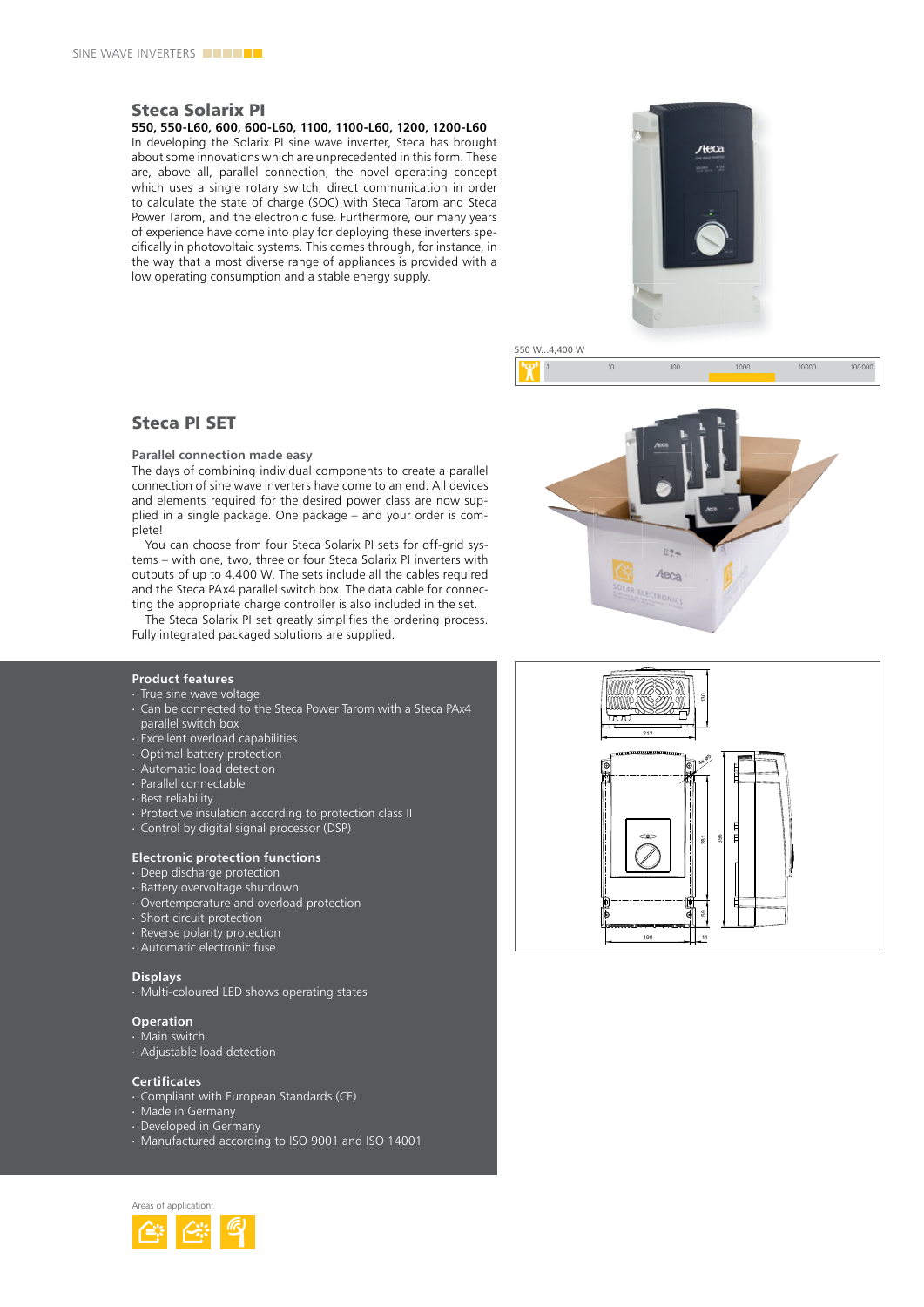| $\frac{230}{50}$ W                                                                      | 550                                                                                         | 1100<br><b>SET-12</b>               | 1600<br><b>SET-12</b> | 2200<br><b>SET-12</b> | 600          | 1100           | 2200<br><b>SET-24</b> | 3300<br><b>SET-24</b>      | 4400<br><b>SET-24</b> | 1200                                                                    | 2400<br><b>SET-48</b> | 3600<br><b>SET-48</b>                                                              | 4800<br><b>SET-48</b> |  |  |
|-----------------------------------------------------------------------------------------|---------------------------------------------------------------------------------------------|-------------------------------------|-----------------------|-----------------------|--------------|----------------|-----------------------|----------------------------|-----------------------|-------------------------------------------------------------------------|-----------------------|------------------------------------------------------------------------------------|-----------------------|--|--|
| Inverter type                                                                           | PI 550                                                                                      | PI 550                              | PI 550                | PI 550                | PI 600       | PI 1100        | PI 1100               | PI 1100                    | PI 1100               | PI 1200                                                                 | PI 1200               | PI 1200                                                                            | PI 1200               |  |  |
| Number of inverters                                                                     | 1                                                                                           | 2                                   | 3                     | 4                     | $\mathbf{1}$ | $\mathbf{1}$   | 2                     | 3                          | 4                     | $\mathbf{1}$                                                            | $\overline{2}$        | 3                                                                                  | 4                     |  |  |
| Number of Steca PAx4                                                                    | $\Omega$                                                                                    | $\mathbf{1}$                        | $\mathbf{1}$          | $\mathbf{1}$          | $\Omega$     | $\mathbf 0$    | $\mathbf{1}$          | $\mathbf{1}$               | $\mathbf{1}$          | $\overline{0}$                                                          | $\mathbf{1}$          | $\mathbf{1}$                                                                       | $\mathbf{1}$          |  |  |
|                                                                                         |                                                                                             |                                     |                       |                       |              |                |                       |                            |                       |                                                                         |                       |                                                                                    |                       |  |  |
| Characterisation of the operating performance<br>48 V<br>System voltage<br>12 V<br>24 V |                                                                                             |                                     |                       |                       |              |                |                       |                            |                       |                                                                         |                       |                                                                                    |                       |  |  |
| Continuous power                                                                        | 1,000 VA<br>1,500 VA 2,000 VA<br>500 VA                                                     |                                     |                       |                       | 500 VA       |                |                       |                            |                       | 1,000 VA 2,000 VA 3,000 VA 4,000 VA 1,000 VA 2,000 VA 3,000 VA 4,000 VA |                       |                                                                                    |                       |  |  |
| Power 30 min.                                                                           | 550 VA                                                                                      | 1.100 VA                            | 1,650 VA 2,200 VA     |                       | 550 VA       |                |                       |                            |                       |                                                                         |                       | 1,100 VA 2,200 VA 3,300 VA 4,400 VA 1,100 VA 2,200 VA 3,300 VA 4,400 VA            |                       |  |  |
| Power 5 sec.                                                                            |                                                                                             | 1,500 VA 3,000 VA 4,500 VA 6,000 VA |                       |                       |              |                |                       |                            |                       |                                                                         |                       | 1,500 VA 3,000 VA 6,000 VA 9,000 VA 12,000 VA 3,000 VA 6,000 VA 9,000 VA 12,000 VA |                       |  |  |
| Power asymmetric                                                                        | 350 VA                                                                                      | 700 VA                              |                       | 1,050 VA 1,400 VA     | 350 VA       | 500 VA         |                       | 1,000 VA 1,500 VA 2,000 VA |                       | 500 VA                                                                  |                       | 1,000 VA 1,500 VA 2,000 VA                                                         |                       |  |  |
|                                                                                         |                                                                                             |                                     | 93 %                  |                       |              |                |                       |                            |                       |                                                                         |                       |                                                                                    |                       |  |  |
| Max. efficiency                                                                         |                                                                                             |                                     |                       |                       |              | 94 %           |                       |                            |                       |                                                                         |                       |                                                                                    |                       |  |  |
| Own consumption standby / ON                                                            | 0.5 W / 6 W<br>0.7 W / 10 W                                                                 |                                     |                       |                       |              |                |                       |                            |                       |                                                                         |                       |                                                                                    |                       |  |  |
| DC input side                                                                           |                                                                                             |                                     |                       |                       |              |                |                       |                            |                       |                                                                         |                       |                                                                                    |                       |  |  |
| Battery voltage                                                                         | 10.5 V 16 V                                                                                 |                                     |                       |                       |              | 21 V  32 V     |                       |                            |                       |                                                                         | 42 V  64 V            |                                                                                    |                       |  |  |
| Reconnection voltage (LVR)                                                              | 12.5V                                                                                       |                                     |                       |                       |              | 25 V           |                       |                            |                       |                                                                         | 50 V                  |                                                                                    |                       |  |  |
| Deep discharge protection (LVD) <sup>1</sup>                                            | 10.5 V                                                                                      |                                     |                       |                       |              |                | 21 V                  |                            |                       | 42 V                                                                    |                       |                                                                                    |                       |  |  |
| <b>AC output side</b>                                                                   |                                                                                             |                                     |                       |                       |              |                |                       |                            |                       |                                                                         |                       |                                                                                    |                       |  |  |
| Output voltage                                                                          | 230 V AC +/-10 %                                                                            |                                     |                       |                       |              |                |                       |                            |                       |                                                                         |                       |                                                                                    |                       |  |  |
| Output frequency                                                                        | 50 Hz                                                                                       |                                     |                       |                       |              |                |                       |                            |                       |                                                                         |                       |                                                                                    |                       |  |  |
| Load detection (standby)                                                                | adjustable: 2 W  50 W                                                                       |                                     |                       |                       |              |                |                       |                            |                       |                                                                         |                       |                                                                                    |                       |  |  |
| Safety                                                                                  |                                                                                             |                                     |                       |                       |              |                |                       |                            |                       |                                                                         |                       |                                                                                    |                       |  |  |
| Protection class                                                                        | II (double insulated)                                                                       |                                     |                       |                       |              |                |                       |                            |                       |                                                                         |                       |                                                                                    |                       |  |  |
| Electrical protection                                                                   | reverse polarity battery, reverse polarity AC, over voltage, over current, over temperature |                                     |                       |                       |              |                |                       |                            |                       |                                                                         |                       |                                                                                    |                       |  |  |
| <b>Operating conditions</b>                                                             |                                                                                             |                                     |                       |                       |              |                |                       |                            |                       |                                                                         |                       |                                                                                    |                       |  |  |
| Ambient temperature                                                                     | -20 °C  +50 °C                                                                              |                                     |                       |                       |              |                |                       |                            |                       |                                                                         |                       |                                                                                    |                       |  |  |
| <b>Fitting and construction</b>                                                         |                                                                                             |                                     |                       |                       |              |                |                       |                            |                       |                                                                         |                       |                                                                                    |                       |  |  |
| Cable length battery / AC                                                               | 1.5 m / 1.5 m                                                                               |                                     |                       |                       |              |                |                       |                            |                       |                                                                         |                       |                                                                                    |                       |  |  |
| Cable cross-section battery / AC                                                        | 16 mm <sup>2</sup> / 1.5 mm <sup>2</sup>                                                    |                                     |                       |                       |              |                |                       |                            |                       |                                                                         |                       |                                                                                    |                       |  |  |
| Degree of protection                                                                    | IP 20                                                                                       |                                     |                       |                       |              |                |                       |                            |                       |                                                                         |                       |                                                                                    |                       |  |  |
| Dimensions (X x Y x Z)                                                                  | 212 x 395 x 130 mm <sup>2)</sup>                                                            |                                     |                       |                       |              |                |                       |                            |                       |                                                                         |                       |                                                                                    |                       |  |  |
| Weight                                                                                  | $6.6$ kg $^{2}$                                                                             |                                     |                       |                       |              | $9$ kg $^{2)}$ |                       |                            |                       |                                                                         |                       |                                                                                    |                       |  |  |

| $\frac{115}{60}$ $\frac{1}{12}$               | 550                                                                                         | 1100<br><b>SET-12</b>               | 1600<br><b>SET-12</b>      | 2200<br><b>SET-12</b>      | 600          | 1100                                                                               | 2200<br><b>SET-24</b>                                                   | 3300<br><b>SET-24</b>          | 4400<br><b>SET-24</b> | 1200         | 2400<br><b>SET-48</b> | 3600                       | 4800           |  |  |
|-----------------------------------------------|---------------------------------------------------------------------------------------------|-------------------------------------|----------------------------|----------------------------|--------------|------------------------------------------------------------------------------------|-------------------------------------------------------------------------|--------------------------------|-----------------------|--------------|-----------------------|----------------------------|----------------|--|--|
|                                               |                                                                                             |                                     |                            |                            |              |                                                                                    |                                                                         |                                |                       |              |                       | <b>SET-48</b>              | <b>SET-48</b>  |  |  |
| Inverter type                                 | PI 550                                                                                      | PI 550                              | PI 550                     | PI 550                     | PI 600       | PI 1100                                                                            | PI 1100                                                                 | PI 1100                        | PI 1100               | PI 1200      | PI 1200               | PI 1200                    | PI 1200        |  |  |
| Number of inverters                           | $\mathbf{1}$                                                                                | $\overline{2}$                      | 3                          | 4                          | $\mathbf{1}$ | $\mathbf{1}$                                                                       | $\overline{2}$                                                          | 3                              | $\overline{4}$        | $\mathbf{1}$ | $\overline{2}$        | 3                          | $\overline{4}$ |  |  |
| Number of Steca PAx4                          | $\overline{0}$                                                                              | $\mathbf{1}$                        | 1                          | $\mathbf{1}$               | $\Omega$     | $\Omega$                                                                           | $\mathbf{1}$                                                            | $\mathbf{1}$                   | $\mathbf{1}$          | $\Omega$     | $\mathbf{1}$          | $\mathbf{1}$               | $\mathbf{1}$   |  |  |
| Characterisation of the operating performance |                                                                                             |                                     |                            |                            |              |                                                                                    |                                                                         |                                |                       |              |                       |                            |                |  |  |
| System voltage                                | 12V                                                                                         |                                     |                            |                            |              |                                                                                    | 24 V                                                                    |                                | 48 V                  |              |                       |                            |                |  |  |
| Continuous power                              | 500 VA                                                                                      |                                     |                            | 1,000 VA 1,500 VA 2,000 VA | 500 VA       |                                                                                    | 1,000 VA 2,000 VA 3,000 VA 4,000 VA 1,000 VA 2,000 VA 3,000 VA 4,000 VA |                                |                       |              |                       |                            |                |  |  |
| Power 30 min.                                 | 550 VA                                                                                      |                                     | 1,100 VA 1,650 VA 2,200 VA |                            | 550 VA       |                                                                                    | 1,100 VA 2,200 VA 3,300 VA 4,400 VA 1,100 VA 2,200 VA 3,300 VA 4,400 VA |                                |                       |              |                       |                            |                |  |  |
| Power 5 sec.                                  |                                                                                             | 1,500 VA 3,000 VA 4,500 VA 6,000 VA |                            |                            |              | 1,500 VA 3,000 VA 6,000 VA 9,000 VA 12,000 VA 3,000 VA 6,000 VA 9,000 VA 12,000 VA |                                                                         |                                |                       |              |                       |                            |                |  |  |
| Power asymmetric                              | 350 VA                                                                                      | 700 VA                              |                            | 1,050 VA 1,400 VA          | 350 VA       | 500 VA                                                                             |                                                                         | 1,000 VA   1,500 VA   2,000 VA |                       | 500 VA       |                       | 1,000 VA 1,500 VA 2,000 VA |                |  |  |
| Max. efficiency                               | 93 %<br>94 %                                                                                |                                     |                            |                            |              |                                                                                    |                                                                         |                                |                       |              |                       |                            |                |  |  |
| Own consumption standby / ON                  | 0.5 W / 6 W                                                                                 |                                     |                            |                            |              | 0.7 W / 10 W                                                                       |                                                                         |                                |                       |              |                       |                            |                |  |  |
| DC input side                                 |                                                                                             |                                     |                            |                            |              |                                                                                    |                                                                         |                                |                       |              |                       |                            |                |  |  |
| Battery voltage                               | 10.5 V  16 V                                                                                |                                     |                            |                            |              | 21 V  32 V                                                                         |                                                                         |                                |                       |              | 42 V  64 V            |                            |                |  |  |
| Reconnection voltage (LVR)                    | 12.5 V                                                                                      |                                     |                            |                            |              | 25 V                                                                               |                                                                         |                                |                       |              | 50 V                  |                            |                |  |  |
| Deep discharge protection (LVD) <sup>1)</sup> |                                                                                             |                                     | 10.5V                      |                            |              | 21 V                                                                               |                                                                         |                                |                       |              | 42 V                  |                            |                |  |  |
| <b>AC output side</b>                         |                                                                                             |                                     |                            |                            |              |                                                                                    |                                                                         |                                |                       |              |                       |                            |                |  |  |
| Output voltage                                | 115 V AC +/-10 %                                                                            |                                     |                            |                            |              |                                                                                    |                                                                         |                                |                       |              |                       |                            |                |  |  |
| Output frequency                              | 60 Hz                                                                                       |                                     |                            |                            |              |                                                                                    |                                                                         |                                |                       |              |                       |                            |                |  |  |
| Load detection (standby)                      | adjustable: 2 W  50 W                                                                       |                                     |                            |                            |              |                                                                                    |                                                                         |                                |                       |              |                       |                            |                |  |  |
| Safety                                        |                                                                                             |                                     |                            |                            |              |                                                                                    |                                                                         |                                |                       |              |                       |                            |                |  |  |
| Protection class                              | II (double insulated)                                                                       |                                     |                            |                            |              |                                                                                    |                                                                         |                                |                       |              |                       |                            |                |  |  |
| Electrical protection                         | reverse polarity battery, reverse polarity AC, over voltage, over current, over temperature |                                     |                            |                            |              |                                                                                    |                                                                         |                                |                       |              |                       |                            |                |  |  |
| <b>Operating conditions</b>                   |                                                                                             |                                     |                            |                            |              |                                                                                    |                                                                         |                                |                       |              |                       |                            |                |  |  |
| Ambient temperature                           | -20 °C  +50 °C                                                                              |                                     |                            |                            |              |                                                                                    |                                                                         |                                |                       |              |                       |                            |                |  |  |
| <b>Fitting and construction</b>               |                                                                                             |                                     |                            |                            |              |                                                                                    |                                                                         |                                |                       |              |                       |                            |                |  |  |
| Cable length battery / AC                     | 1.5 m / 1.5 m                                                                               |                                     |                            |                            |              |                                                                                    |                                                                         |                                |                       |              |                       |                            |                |  |  |
| Cable cross-section battery / AC              | 16 mm <sup>2</sup> / 1.5 mm <sup>2</sup>                                                    |                                     |                            |                            |              |                                                                                    |                                                                         |                                |                       |              |                       |                            |                |  |  |
| Degree of protection                          | <b>IP 20</b>                                                                                |                                     |                            |                            |              |                                                                                    |                                                                         |                                |                       |              |                       |                            |                |  |  |
| Dimensions $(X \times Y \times Z)$            | 212 x 395 x 130 mm <sup>2)</sup>                                                            |                                     |                            |                            |              |                                                                                    |                                                                         |                                |                       |              |                       |                            |                |  |  |
| Weight                                        |                                                                                             |                                     | $6.6$ kg <sup>2)</sup>     |                            |              | $9$ kg <sup>2)</sup>                                                               |                                                                         |                                |                       |              |                       |                            |                |  |  |

1) data communication to Steca Power Tarom depending on Steca Power Tarom SOC technical data at 25 °C / 77 °F 2) per inverter technical data at 25 °C / 77 °F 2) per inverter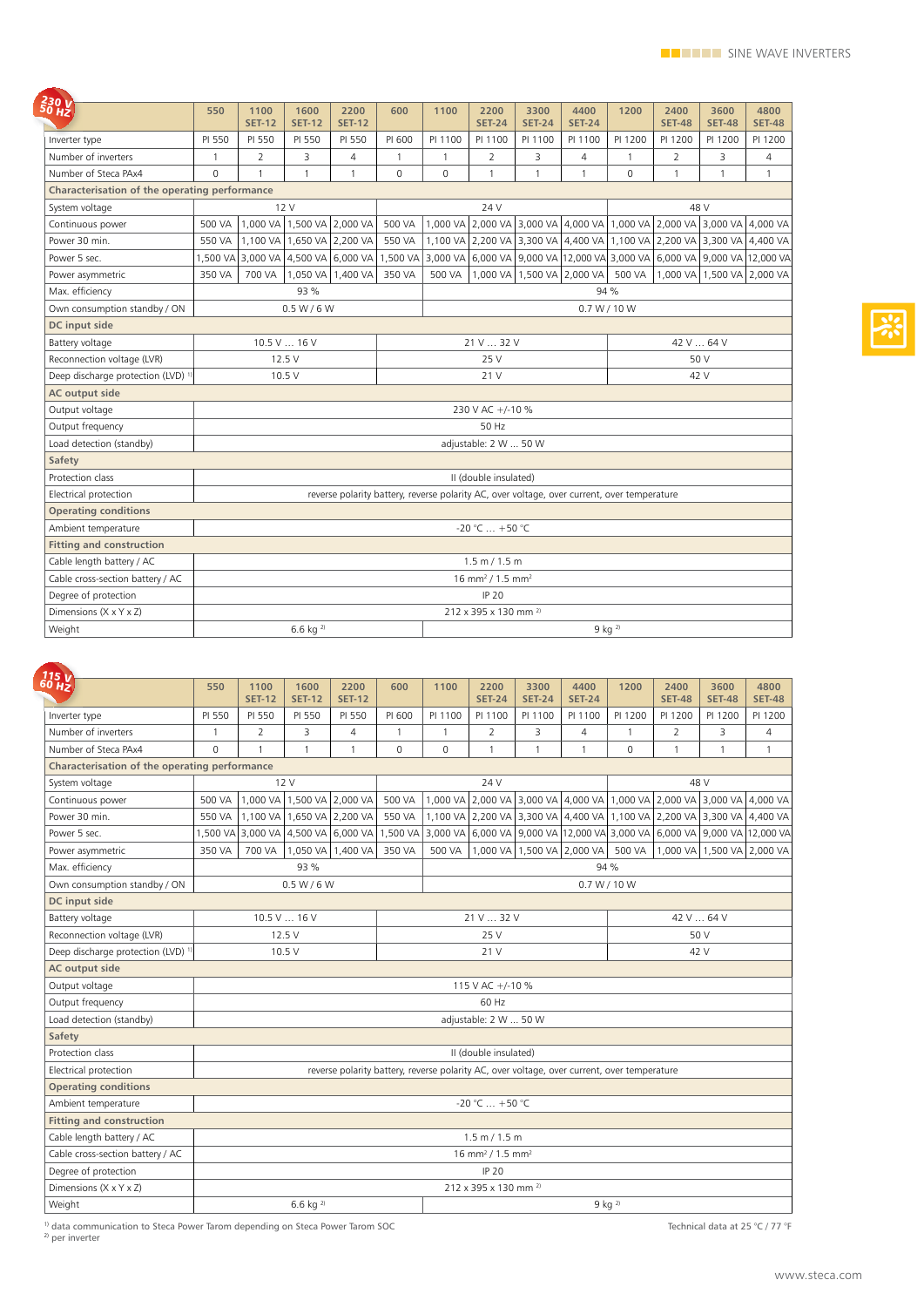# Steca Solarix PI: flexible and versatile

### **Parallel connection**

A stand-alone Pv system is relatively difficult to size, since often the loads and their average running times are not adequately known, or because, when the system is subsequently expanded, more loads are added.

This is where the simple expandability of the Steca Solarix PI inverters pays off. Up to four devices can be operated in parallel. The connections are made via an external box, the Steca PAx4.

From the outside, the combination of two, three or four inverters functions like one device with a correspondingly higher capacity. Internally, in case of open-circuit operation or low output, e.g. for the lighting, only one inverter continues to operate. This has a positive effect on the electricity consumption, since the devices which are not turned on do not consume any power. Only when a higher capacity is called for, for example when a refrigerator is turned on, are all the inverters automatically switched on, thus ensuring trouble-free operation.

In this regard, Steca Solarix PI inverters are all the same. Only via the connection to the Steca PAx4 parallel switch box is one inverter designated as the master. This device then has control over the system, whilst the other Steca Solarix PI inverters operate as slaves.

#### **Rotary switch**

Operating the Steca Solarix PI is made very easy by the large rotary switch on the front of the device.

If the Steca Solarix PI is being used as a single device, three different modes of operation are possible, and these may be selected using the rotary switch. The load detection section follows on from the 'off' setting on the far left. In this section, the switch can be turned continuously to match the power consumption of the smallest load. In order to reduce power consumption, the inverter is then turned off, and it checks periodically whether a load has been turned on. Only if this is the case does the inverter switch itself on. The 'on' setting on the rotary switch follows on from the load detection section. In this operating status, the inverter makes the output voltage continually available.

If several inverters are connected in parallel, the desired mode of operation is selected using the rotary switch of the device connected to the 'master socket'. In addition to the modes of operation described above, there is also the setting 'all on'. This means that not only the master device is continually switched on, but all other connected inverters as well.

The use of the rotary switch makes it possible to see very quickly which mode of operation the inverter is in.

### **Electronic fuse**

One innovation in sine wave inverters is the electronic fuse as it is employed by Steca in solar charge controllers. with this fuse, the Steca Solarix PI is protected against overloads, and also against the accidental connection of the AC output to the public grid. Because the fuse is electronic, it does not need to be replaced after it has been triggered, as is the case with mechanical fuses. As soon as the problem has been remedied, the inverter automatically reverts back to its selected mode of operation.

The Steca Solarix PI is also internally protected against an incorrect wiring of the battery. In case of reverse polarity, the device remains undamaged, and there is no need to replace the fuse.



### **Quick and robust control**

The Steca Solarix PI inverter was developed to supply power to a wide range of loads. Even critical loads can be operated, thanks to the quick control. At the heart of the controller is a DSP which takes on the extensive calculation work. The inverter's necessary robustness is supplied by a control software program which was developed in cooperation with a renowned research institute..

#### **Low own consumption**

The sine wave inverter has benefited from Steca's 15 years of experience in the field of stand-alone Pv systems. This is reflected, for instance, in the low own consumption of the Steca Solarix PI. when used in solar home systems, the inverter is connected to the battery 24 hours a day, and is designed to consume as little as possible of the solar-generated energy whilst in load-detection or open-circuit modes.